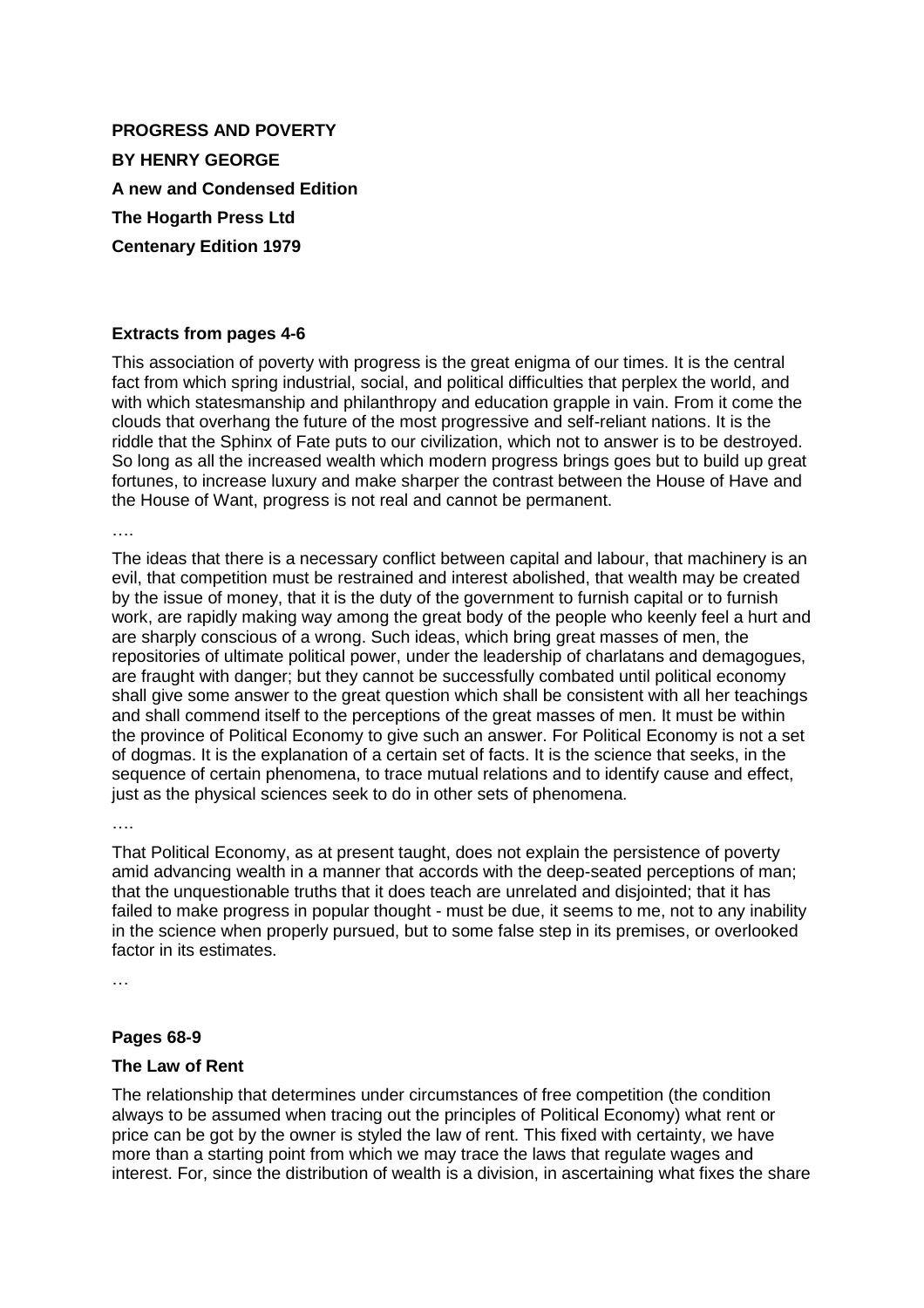of the produce that goes as rent, we ascertain also what fixes the share that is left for wages, where there is no cooperation of capital; and what fixes the joint share that is left for wages and interest, where capital does cooperate in production.

This accepted law of rent is sometimes styled "Ricardo's law of rent," from the fact that, although not the first to announce it, he first brought it prominently into notice. It is, that:

## **The rent of land is determined by the excess of its produce over that which the same application can secure from the least productive land in use.**

The mere statement has all the force of a self-evident proposition, for it is clear that the effect of competition is to make the lowest reward for which labour and capital will engage in production the highest that they can claim. Hence the effect is to enable the owner of more productive land to appropriate in rent all the return in excess of what is required to recompense labour and capital at the ordinary rate - that is to say, what they can obtain upon the least productive land in use, or at the least productive point, where of course no rent is paid.

Perhaps it may conduce to a fuller understanding of the law of rent to put it in this form: The ownership of a natural agent of production will give the power of appropriating so much of the wealth produced by the application of labour and capital upon it as exceeds the return that the same application of labour and capital could secure in the least productive occupation in which they freely engage. This, however, amounts to precisely the same thing, for there, is no occupation in which labour and capital can engage that does not require the use of land; furthermore, the cultivation or other use of land will always be carried to as low a point of remuneration, all things considered, as is freely accepted in any other pursuit.

# **Pages 70-71**

## **Relation of Rent to Wages and Interest**

Stated reversely, the law of rent is necessarily the law of wages and interest taken together, for it is the assertion that, no matter what be the production that results from the application of labour and capital, these two factors will only receive in wages and interest such part of the produce as they could have produced on land free to them without the payment of rent that is, the least productive land in use. For if, of the produce, all over the amount which labour and capital could secure from land for which no rent is paid must go to land owners as rent, then all that can be claimed by labour and capital as wages and interest is the amount which they could have secured from land yielding no rent. Thus wages and interest depend not upon the produce of labour and capital but upon what is left after rent is taken out, or upon the produce which they could obtain without paying rent - that is, from the poorest land in use. Hence, no matter what be the increase in productive power, if the increase in rent keeps pace with it, neither wages nor interest can increase. The moment this simple relation is recognized, a flood of light streams in on what was before inexplicable and facts seemingly discordant range themselves under an obvious law. The increase of rent that goes on in progressive countries is at once seen to be the key that explains why wages and interest fail to increase with increase of productive power. For the wealth produced in every community is divided into two parts by what may be called the rent line, which is fixed by the margin of cultivation; that is the return that labour and capital could obtain from such natural opportunities as are free to them without the payment of rent. From the part of the produce below this line wages and interest must be paid. All that is above goes to the owners of land.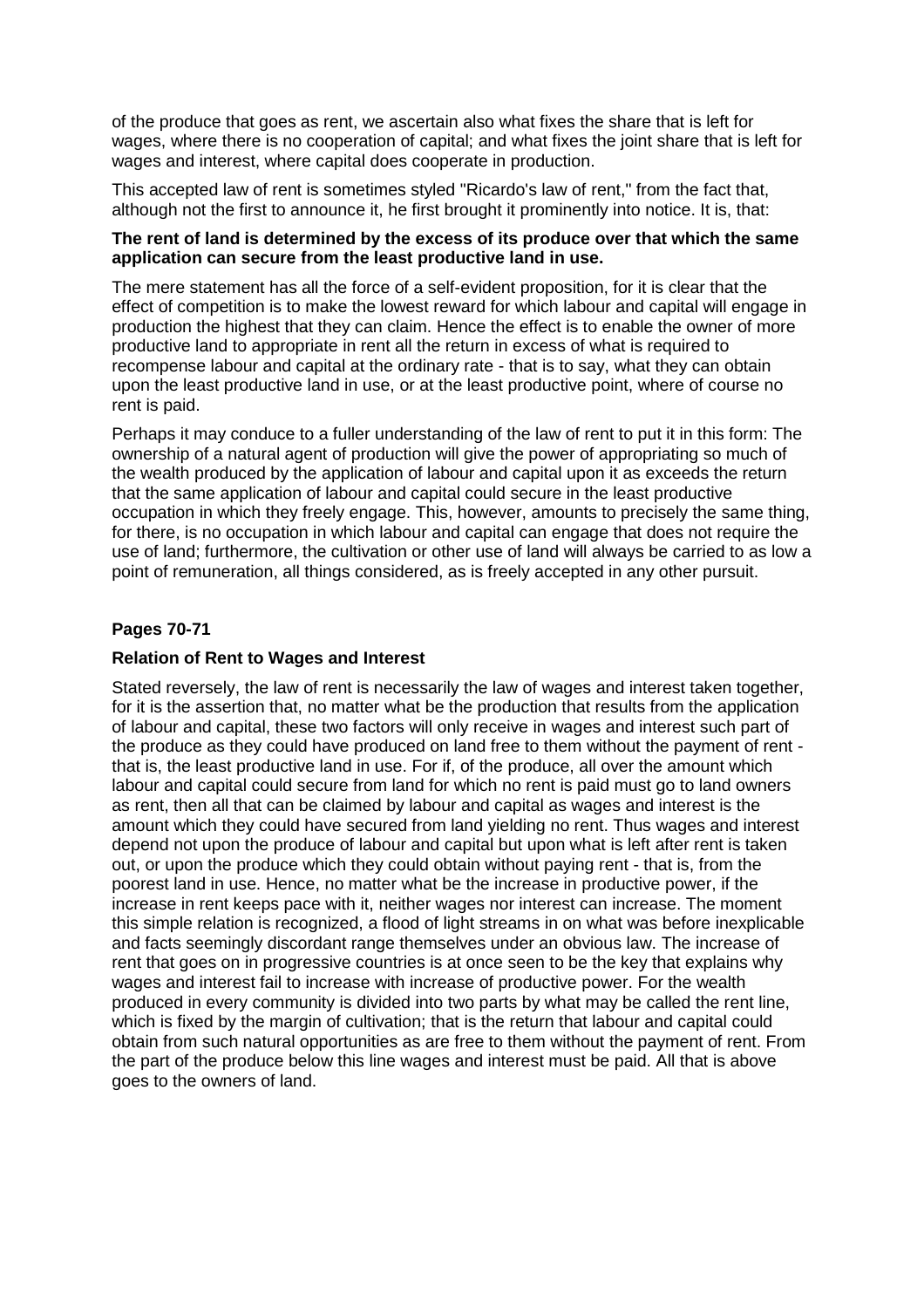# **Pages 73-4, 5**

In a simple state of society, each man, as is the primitive mode, works for himself - some in hunting, let us say, some in fishing, some in cultivating the ground. Cultivation we will suppose has just begun, and the land in use is all of the same quality, yielding a similar return to similar exertions. Wages therefore - for, though there is neither employer nor employed, there are yet wages - will be the full produce of labour; and, making allowance for the difference of agreeableness, risk, etc., in the three pursuits, they win on the average be equal in each that is to say, equal exertions will yield equal results. Now, if one of their number wishes to employ some of his fellows to work for him instead of for themselves, he must pay wages fixed by this full average produce of labour. The Margin of Production Let a period of time elapse. Cultivation has extended and embraces, instead of land of the same quality, lands of different qualities. Wages now will not be the average produce of labour as they were before. They will be the average produce of labour at the margin of cultivation, or point of lowest return. For, as men seek to satisfy their desires with the least possible exertion, the point of lowest return in cultivation must yield to labour a return equivalent to the average return in hunting and fishing. (This equalization will be effected by the equation of prices.) Labour will no longer yield equal returns to equal exertions, but those who expend their labour on the superior land will obtain a greater produce for the same exertion than those who cultivate the inferior land. Wages, however, will still be equal, for this excess which the cultivators of the superior land receive is in reality rent; and if land has been subjected to individual ownership, the result will be to give it a value.

If under these changed circumstances, one member of this community wishes to hire others to work for him, he will have to pay only what the labour yields at the lowest point of cultivation. If thereafter the margin of cultivation sinks to points of lower productiveness, so must wages sink; if on the contrary the margin rises, so also must wages rise. Here then we have the law of wages as a deduction from a principle most obvious and most universal. That wages depend upon the margin of cultivation, that they will be greater or less according as the produce which labour can obtain from the highest natural opportunities open to it is greater or less, flows from the principle that men will seek to satisfy their wants with the least exertion.

## **Wages in Various Occupations**

If we turn from simple social states to the complex phenomena of highly civilized societies, we shall find upon examination that they also fall under this law. In such societies wages differ widely but they still bear a more or less definite and obvious relation to each other. This relation is not invariable. As at one time a philosopher of repute may earn by his lectures many-fold the wages of the best mechanic, and at another time can hardly hope for the pay of a footman; so there are occupations which in a great city may yield relatively high wages but which in a new settlement would yield relatively low wages. Yet these variations between wages may, under all conditions and in spite of arbitrary divergences caused by custom, law, etc., be traced to certain circumstances. In one of his most interesting chapters (Wealth of Nations, book I, chapter 10, part 1), Adam Smith enumerates the principal circumstances which, as he puts it, make lip for small pecuniary gain in some employments and counterbalance a great one in others: First, the agreeableness or disagreeableness of the employments themselves; secondly, the easiness and cheapness, or the difficulty and expense of learning them; thirdly, the constancy or inconstancy of employment in them; fourthly, the small or great trust which must be reposed in those who exercise them; and fifthly, the probability or improbability of success in them. It is not necessary to dwell in detail on these causes of variation in wages between different employments. They have been admirably explained and illustrated by Adam Smith and the economists who have followed him, who have well worked out the details, even if they have failed to apprehend the main law. (1) This last, which is analogous to the clement of risk in profits, accounts for the high wages of successful lawyers, physicians, contractors, actors, etc.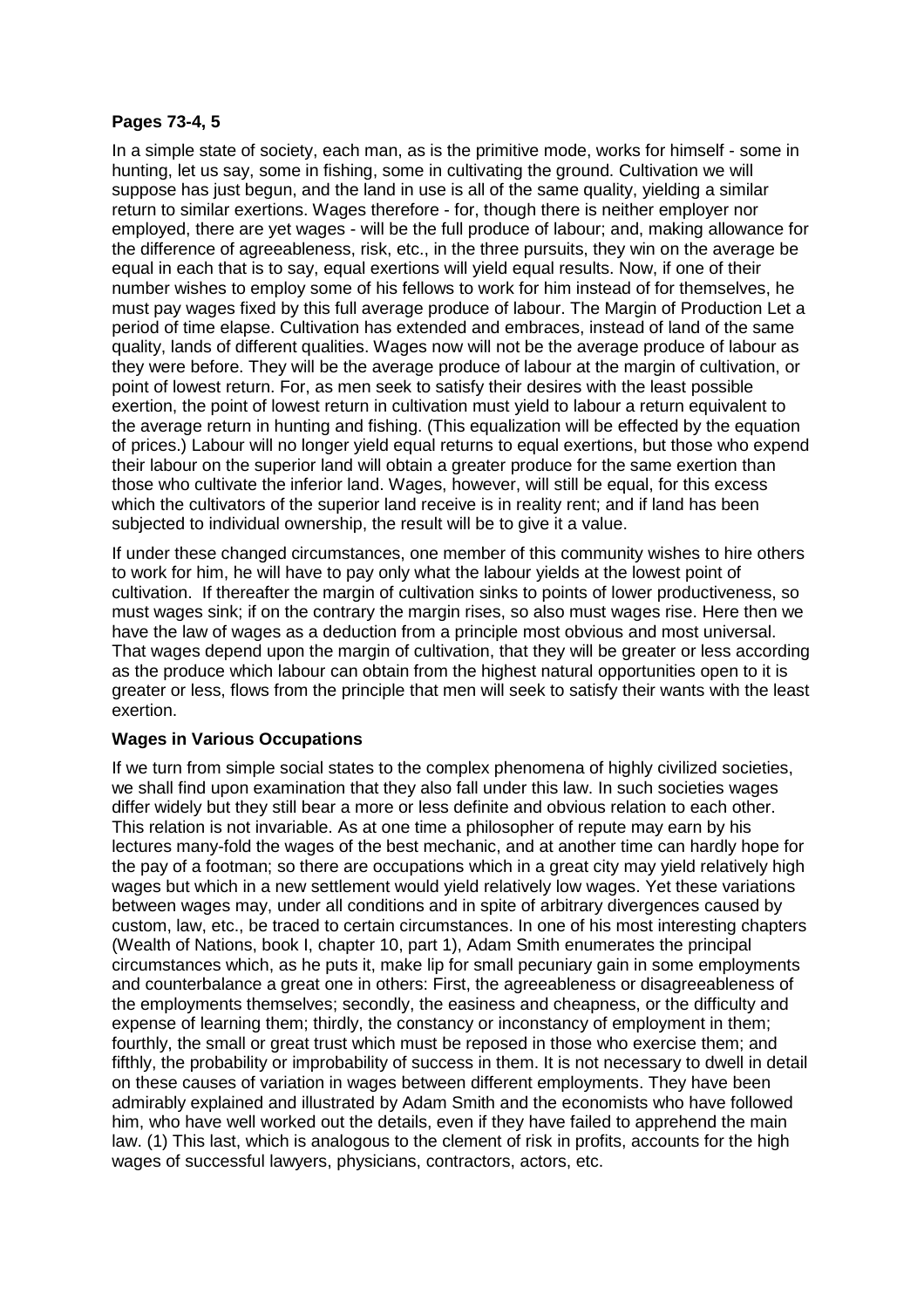# **Pages 77-78**

## **The General Law of Wages**

Thus, although wages may from time to time alter in relation to each other, as the circumstances change that determine relative levels, yet it is evident that wages in all strata must ultimately depend upon wages in the lowest and widest stratum - the general rate of wages rising or failing as the latter rise or fall. The primary and fundamental occupations upon which, so to speak, all others are built up, are evidently those which procure wealth directly from nature; hence the law of wages in them must be the general law of wages. And, as wages in such occupations clearly depend upon what labour can produce at the lowest point of natural productiveness to which it is habitually applied, therefore wages generally depend upon the margin of cultivation or, to put it more exactly, upon the highest point of natural productiveness to which labour is free to apply itself without the payment of rent. The law of wages we have thus obtained is that which we previously obtained as the corollary of the law of rent. It is, that: Wages depend upon the margin of production, or upon the produce that labour can obtain at the highest point of natural productiveness open to it without the payment of rent. Like Ricardo's law of rent, of which it is the corollary, this law of wages carries with it its own proof and becomes self-evident by mere statement. For it is but an application of the central truth, which is the foundation of economic reasoning, that men will seek to satisfy their desires with the least exertion. The average man will not work for an employer for less, all things considered, than he can earn by working for himself; nor yet will he work for himself for less than he can earn by working for an employer. Hence the return that can be secured by labour from such natural opportunities as are free to it must fix the wages that labour everywhere gets. That is to say, the line of rent is the necessary measure of the line of wages. In fact, the accepted law of rent depends for its recognition upon a previous, though in many cases it seems to be an unconscious, acceptance of this law of wages. What makes it evident that land of a particular quality will yield as rent the surplus of its produce over that of the least productive land in use, is the apprehension of the fact that the owner of the higher quality of land can procure the labour to work his land by the payment of what that labour could produce if exerted upon land of the poorer quality.

## **Pages 88-9**

## **Effect of Increases in Population**

The manner in which increasing population enhances rent, as it is generally explained and illustrated, is that the increased demand for subsistence forces production to inferior soils or to inferior productive points. Thus if, with a given population, the margin of cultivation is at 30, all lands of productive power over 30 will pay rent. If the population be doubled, an additional supply of land is required and that can be obtained only by an extension of cultivation, causing other lands to yields rent that before yielded none. If the extension be to 20, then all the land between 20 and 30 will yield rent and have a value, and all land over 30 will yield increased rent and have increased value. But a misapprehension arises which it is necessary to clear up for a proper understanding of the effect of increase of population upon the distribution of wealth. It is the presumption that the recourse to lower points of production involves a smaller aggregate produce in proportion to the labour expended. Increased population, of itself, and without any advance in the arts, implies an increase in the productive power of labour. The labour of 100 men, other things being equal, will produce more than 100 times as much as the labour of one man, and the labour of 1,000 men much more than ten times as much as the labour of 100 men; and so, with every additional pair of hands which increasing population brings, there is a more than proportionate addition to the productive power of labour. Thus with an increasing population there may be a recourse to lower natural powers of production, not only without any diminution in the average production of wealth, but without any diminution at the lowest point. If population be doubled, land of but 20 productiveness may yield to the same amount of labour as much as land Of